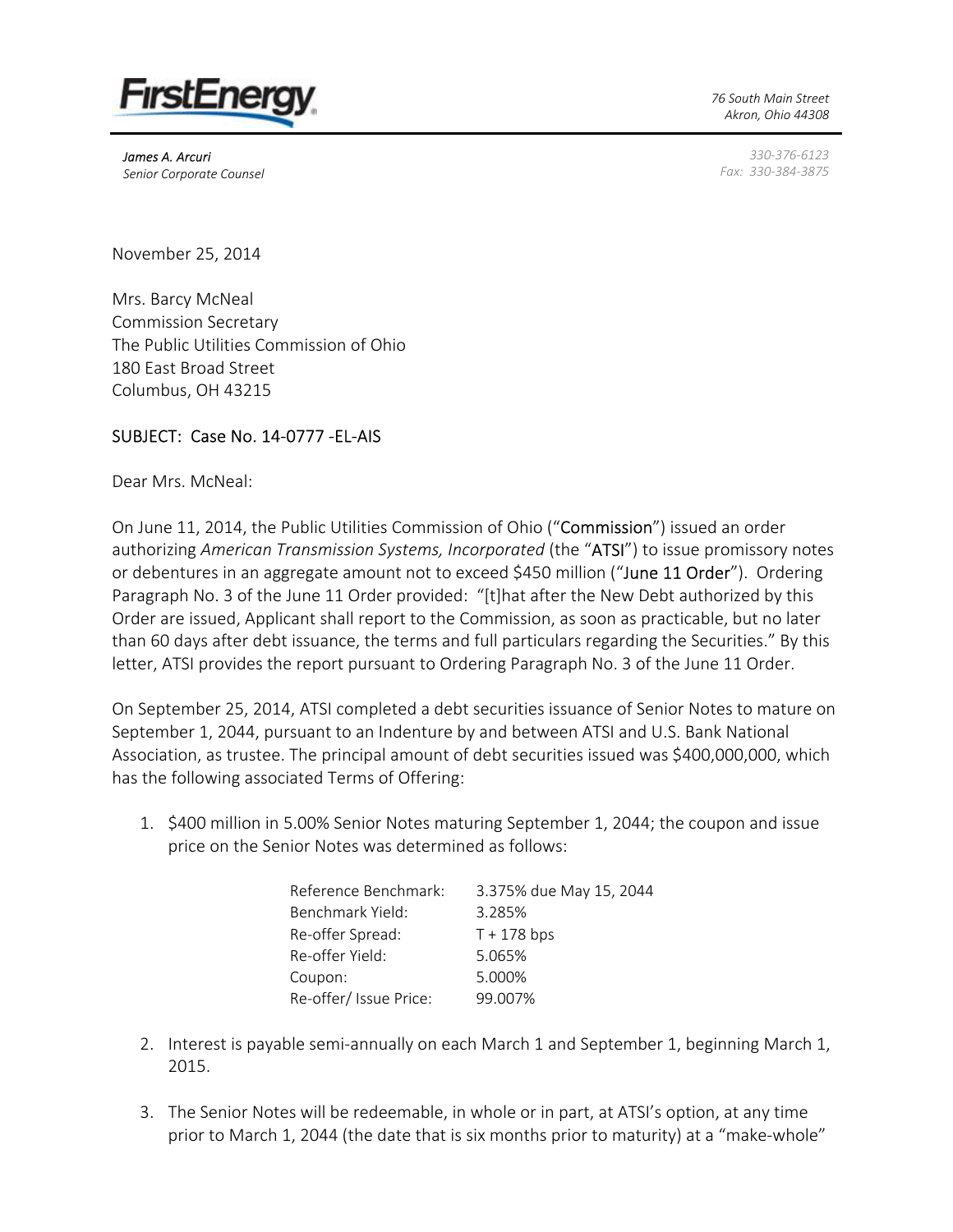Case No. 14-0777 -EL-AIS November 25, 2014 Page 2

> redemption price equal to the greater of (i) 100% of the principal amount being redeemed or (ii) at a discount rate of T+30 bps, plus, in either case, accrued and unpaid interest, if any, to the redemption date and, on or after such date, at par.

- 4. The Senior Notes are senior unsecured general obligations of ATSI and rank equally with all of ATSI's existing and future unsecured and unsubordinated indebtedness.
- 5. The net proceeds resulting from the issuance of the Senior Notes were used to (i) to fund capital expenditures, including with respect to our transmission expansion plans, (ii) for working capital needs and other general business purposes, and (iii) repay short term borrowings, if any, incurred for such purposes.
- 6. ATSI's net proceeds of \$395,836,085.75 from the sale of the Senior Notes reflected a discount of \$3,500,000 to the Initial Purchasers, RBC Capital Markets, LLC, RBS Securities Inc., U.S. Bancorp Investments, Inc., Mizuho Securities USA, Inc., SMBC Nikko Securities America, Inc., TD Securities (USA) LLC, BBVA Securities Inc., The Huntington Investment Company, and Santander Investment Securities Inc, along with the following fees and expenses:

| Printing expenses         |              | 9,078.62     |
|---------------------------|--------------|--------------|
| Trustee's charges         |              | \$3,500.00   |
| Counsel fees              | \$263,365.50 |              |
| Accountant's fees         |              | \$77,000.00  |
| Electronic data room fees |              | \$12,970.13  |
| Rating Agency fees        |              | \$298,000.00 |

Please file the letter in this proceeding and provide two copies to the Staff. Thank you.

Regards,

*/s/* James A. Arcuri

James A. Arcuri Attorney for ATSI